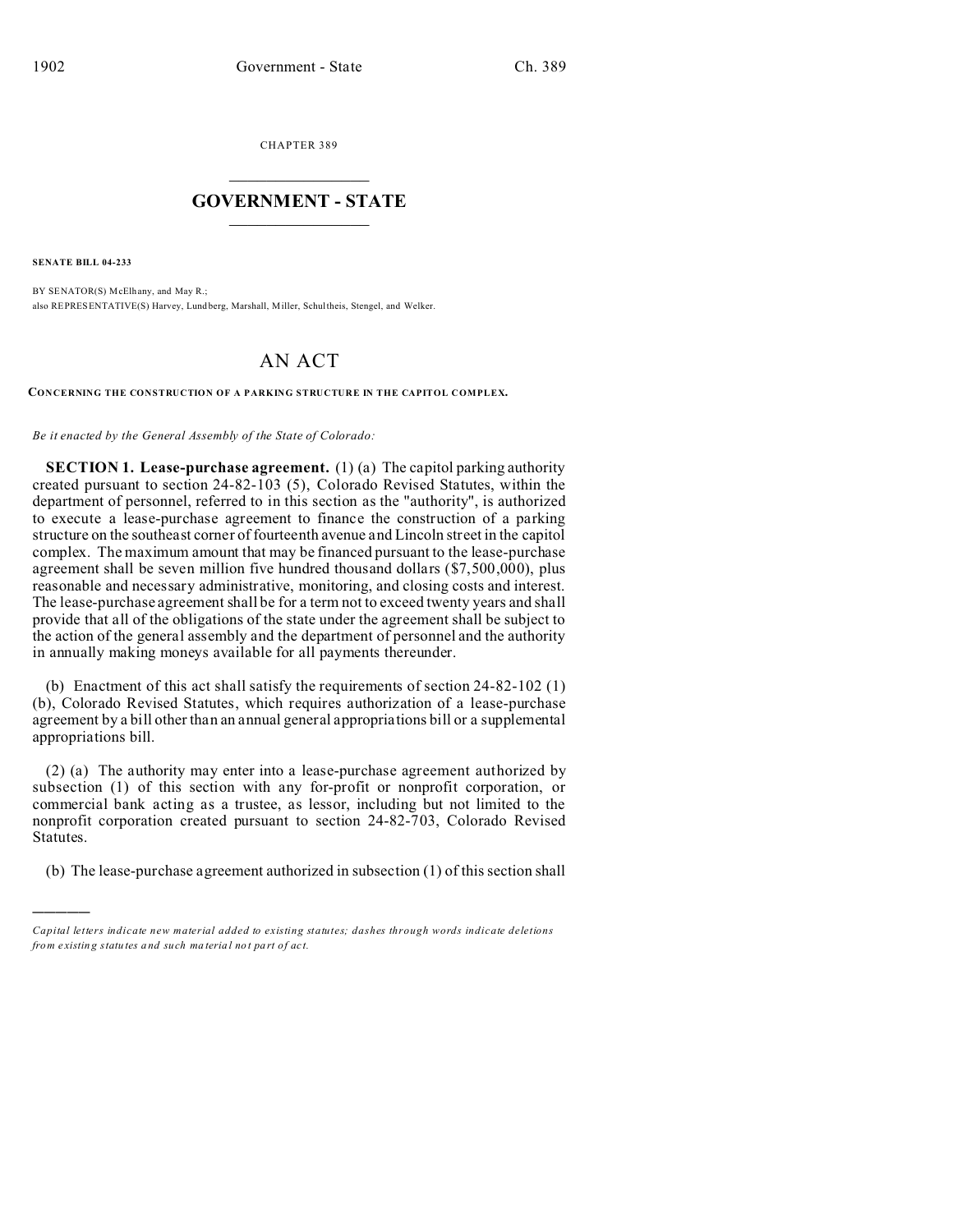provide that all of the obligations of the state under the agreement shall be subject to the action of the general assembly in annually making moneys available for all payments thereunder and that such obligations shall not be deemed or construed as creating an indebtedness of the state within the meaning of any provision of the Colorado constitution or the laws of the state of Colorado concerning or limiting the creation of indebtedness by the state of Colorado and shall not constitute a multiple fiscal-year direct or indirect debt or other financial obligation of the state within the meaning of section 20 (4) of article X of the Colorado constitution. If the authority does not renew the lease-purchase agreement authorized in subsection (1) of this section, the sole security available to the lessor shall be the property that is the subject of the nonrenewed lease-purchase agreement.

(c) The lease-purchase agreement authorized in subsection (1) of this section may contain such terms, provisions, and conditions as the authority may deem appropriate, including all optional terms; except that the lease-purchase agreement shall specifically authorize the state of Colorado to receive fee title to all real and personal property that is the subject of the lease-purchase agreement on or prior to the expiration of the term of the lease-purchase agreement. Any title to such property received by the state on or prior to the expiration of the term of the lease-purchase agreement shall be held for the benefit and use of the state of Colorado.

(d) The lease-purchase agreement authorized in subsection (1) of this section may provide for the issuance, distribution, and sale of instruments by the lessor evidencing rights to receive rentals and other payments made and to be made under the lease-purchase agreement. In the event such instruments are issued, distributed, or sold, they shall be issued, distributed, or sold by the lessor, or any person designated by the lessor, and not by the state and shall not create a relationship between the purchasers of such instruments and the state or create any obligation on the part of the state to said purchasers. Such instruments shall not be notes, bonds, or any other evidence of indebtedness of the state within the meaning of any provision of the Colorado constitution or the law of the state concerning or limiting the creation of indebtedness of the state and shall not constitute a multiple fiscal-year direct or indirect debt or other financial obligation of the state within the meaning of section 20 (4) of article X of the Colorado constitution.

(e) The authority is authorized to enter into such ancillary agreements and instruments as are deemed necessary or appropriate in connection with the lease-purchase agreement, including but not limited to ground leases, easements, or other instruments relating to the real property on which the parking structure is located.

**SECTION 2.** 24-82-103 (4) (b), Colorado Revised Statutes, is amended, and the said 24-82-103 is further amended BY THE ADDITION OF A NEW SUBSECTION, to read:

**24-82-103. Off-street parking - financing.** (4) (b) Notwithstanding the provisions of paragraph (a) of this subsection (4), the department of personnel is authorized, subject to appropriation by the general assembly, to expend moneys in the special account described in paragraph (a) of this subsection (4) for the purpose of demolishing the state-owned buildings in the capitol complex at 1550 Lincoln street 1350 Lincoln street (old Moss printing building), and 1530 Sherman street (old state